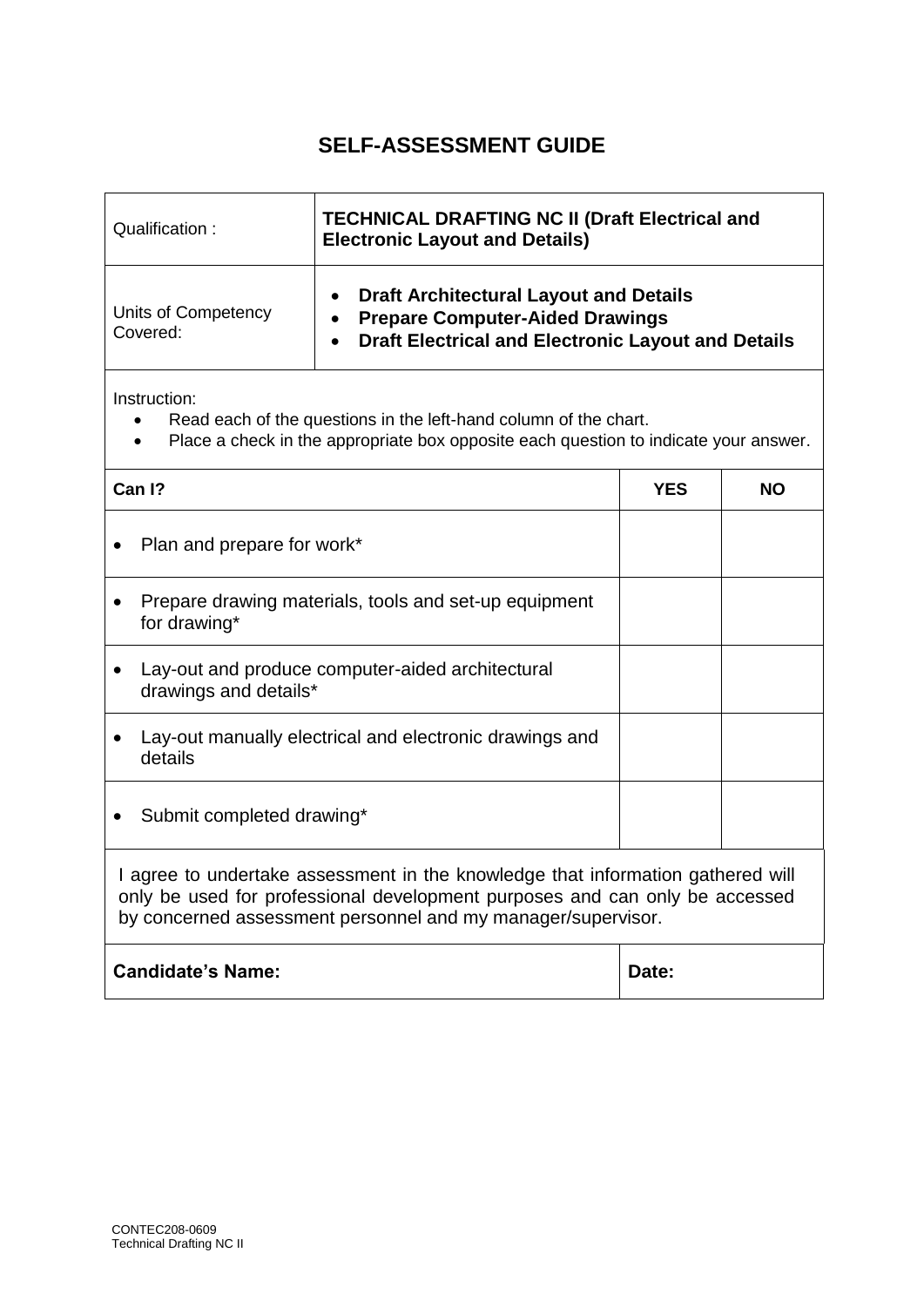| Qualification:                  | <b>TECHNICAL DRAFTING NC II (Draft Mechanical Layout</b><br>and Details)                                                              |  |
|---------------------------------|---------------------------------------------------------------------------------------------------------------------------------------|--|
| Units of Competency<br>Covered: | <b>Draft Architectural Layout and Details</b><br><b>Prepare Computer-Aided Drawings</b><br><b>Draft Mechanical Layout and Details</b> |  |

- Read each of the questions in the left-hand column of the chart.
- Place a check in the appropriate box opposite each question to indicate your answer.

|                                                                                                                                                                                                                                | Can I?                                                                    | YES | <b>NO</b> |
|--------------------------------------------------------------------------------------------------------------------------------------------------------------------------------------------------------------------------------|---------------------------------------------------------------------------|-----|-----------|
|                                                                                                                                                                                                                                | Plan and prepare for work*                                                |     |           |
|                                                                                                                                                                                                                                | Prepare drawing materials, tools and set-up equipment<br>for drawing*     |     |           |
|                                                                                                                                                                                                                                | Lay-out and produce computer-aided architectural<br>drawings and details* |     |           |
|                                                                                                                                                                                                                                | Lay-out manually mechanical drawings and details                          |     |           |
|                                                                                                                                                                                                                                | Submit completed drawing*                                                 |     |           |
| I agree to undertake assessment in the knowledge that information gathered will<br>only be used for professional development purposes and can only be accessed<br>by concerned assessment personnel and my manager/supervisor. |                                                                           |     |           |
|                                                                                                                                                                                                                                | <b>Candidate's Name:</b><br>Date:                                         |     |           |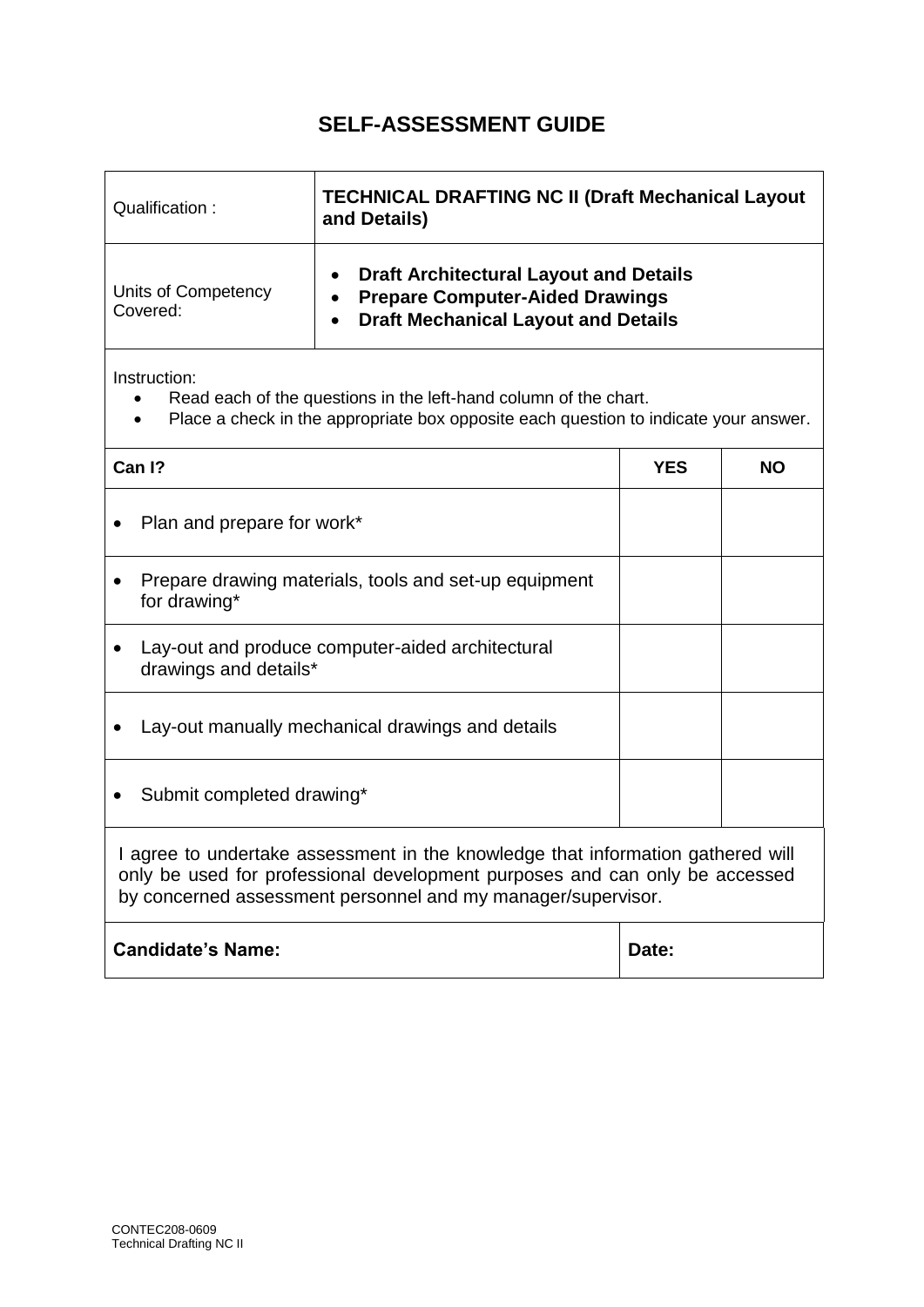| Qualification:                  | <b>TECHNICAL DRAFTING NC II (Draft Sanitary and</b><br><b>Plumbing Layout and Details)</b>                                                       |  |
|---------------------------------|--------------------------------------------------------------------------------------------------------------------------------------------------|--|
| Units of Competency<br>Covered: | <b>Draft Architectural Layout and Details</b><br><b>Prepare Computer-Aided Drawings</b><br><b>Draft Sanitary and Plumbing Layout and Details</b> |  |

- Read each of the questions in the left-hand column of the chart.
- Place a check in the appropriate box opposite each question to indicate your answer.

| Can I?                                                                                                                                                                                                                         | YES | <b>NO</b> |
|--------------------------------------------------------------------------------------------------------------------------------------------------------------------------------------------------------------------------------|-----|-----------|
| Plan and prepare for work*                                                                                                                                                                                                     |     |           |
| Prepare drawing materials, tools and set-up equipment<br>for drawing*                                                                                                                                                          |     |           |
| Lay-out and produce computer-aided architectural<br>drawings and details*                                                                                                                                                      |     |           |
| Lay-out manually (sanitary and plumbing) drawings and<br>details                                                                                                                                                               |     |           |
| Submit completed drawing*                                                                                                                                                                                                      |     |           |
| I agree to undertake assessment in the knowledge that information gathered will<br>only be used for professional development purposes and can only be accessed<br>by concerned assessment personnel and my manager/supervisor. |     |           |
| <b>Candidate's Name:</b><br>Date:                                                                                                                                                                                              |     |           |